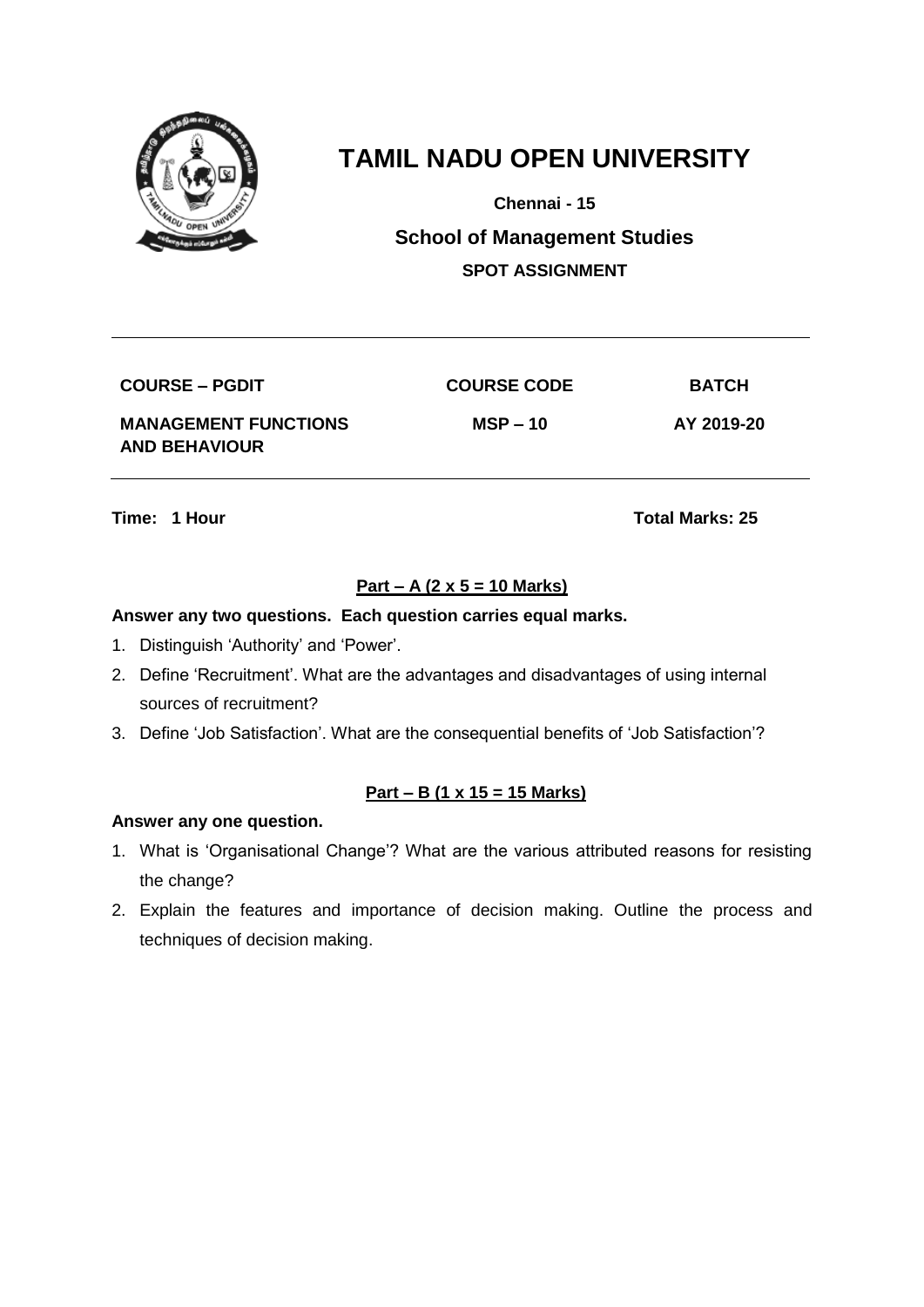

**Chennai - 15**

**School of Management Studies SPOT ASSIGNMENT**

| <b>COURSE – PGDIT</b>                          | <b>COURSE CODE</b> | <b>BATCH</b> |
|------------------------------------------------|--------------------|--------------|
| <b>MANAGEMENT INFORMATION</b><br><b>SYSTEM</b> | $MSP - 14$         | AY 2019-20   |

**Time: 1 Hour Total Marks: 25** 

## **Part – A (2 x 5 = 10 Marks)**

#### **Answer any two questions. Each question carries equal marks.**

- 1. What is meant by system environment?
- 2. Differentiate hardware from software.
- 3. What is prototyping approach?

#### **Part – B (1 x 15 = 15 Marks)**

- 1.Write a detailed note on Decision Support System. Also delineate the trends in decision support.
- 2. How to develop an IT strategy for a business firm? Explain the different stages in it.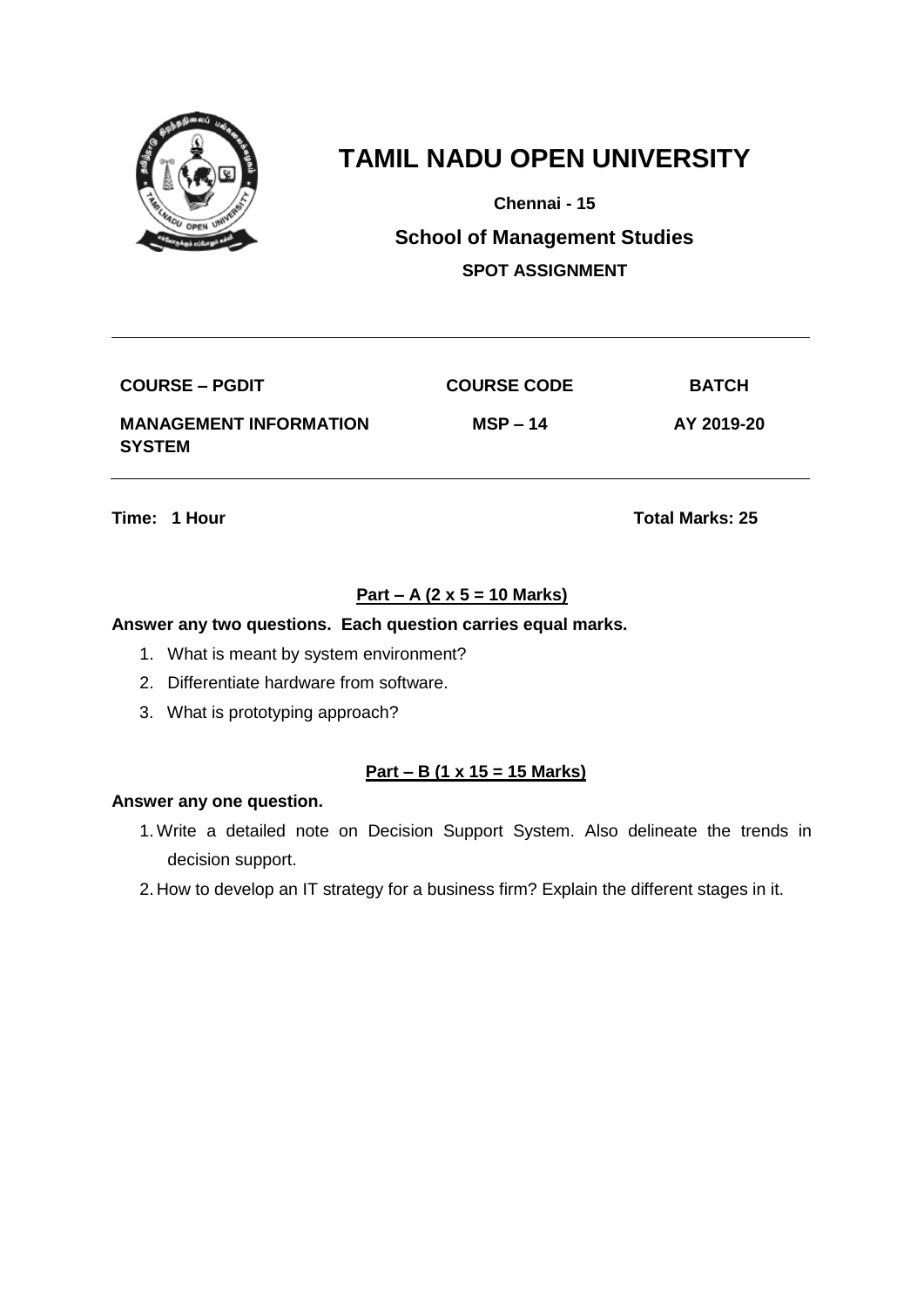

**Chennai - 15**

**School of Management Studies**

## **SPOT ASSIGNMENT**

**COURSE – PGDIT COURSE CODE BATCH**

**MANAGING INFORMATION TECHNOLOGY**

**MSP - 80 AY 2019-20**

**Time: 1 Hour Total Marks: 25** 

# **Part – A (2 x 5 = 10 Marks)**

### **Answer any two questions. Each question carries equal marks.**

- 1. What is Information Technology?
- 2. Who is Chief Knowledge Officer?
- **3.** State the importance of IT techniques.

### **Part – B (1 x 15 = 15 Marks)**

- 1. Write a short note on :
	- (a) risk assessment
	- (b) Security system.
- 2. Develop Master IT plan for Restaurant management.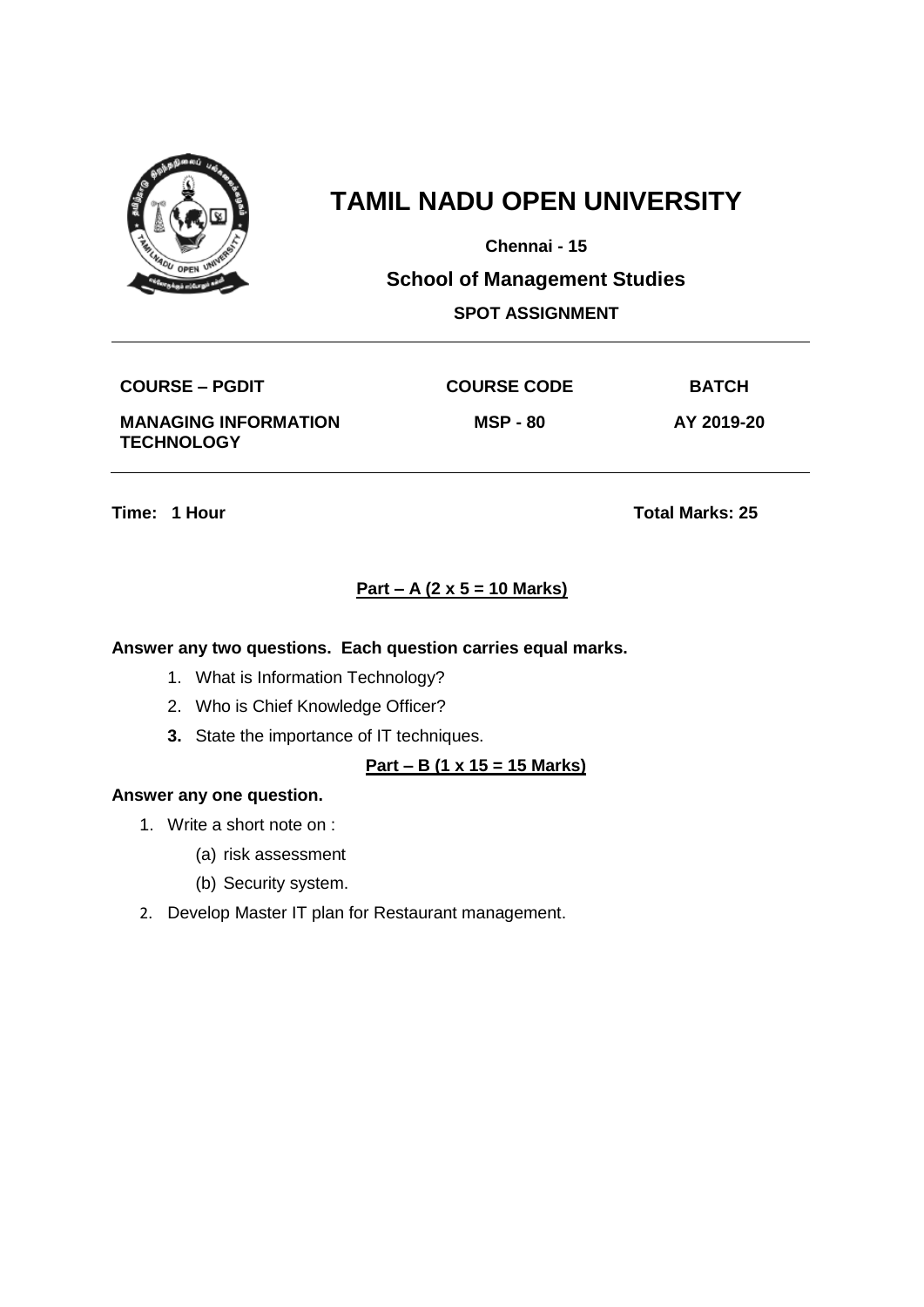

**Chennai - 15**

**School of Management Studies SPOT ASSIGNMENT**

**COURSE – PGDIT COURSE CODE BATCH INFORMATION SYSTEMS DEVELOPMENT**

**MSP - 81 AY 2019-20**

**Time: 1 Hour Total Marks: 25** 

# **Part – A (2 x 5 = 10 Marks)**

### **Answer any two questions. Each question carries equal marks.**

- 1. What are the stages in System Development Life Cycle?
- 2. What are the activities of Information System
- 3. Planning? What are fixed and tangible costs?

### **Part – B (1 x 15 = 15 Marks)**

- 1. What are the objectives that point printer as the best choice of output technology?
- 2. What are the design objectives of input forms, input screens or web-based fill-in forms?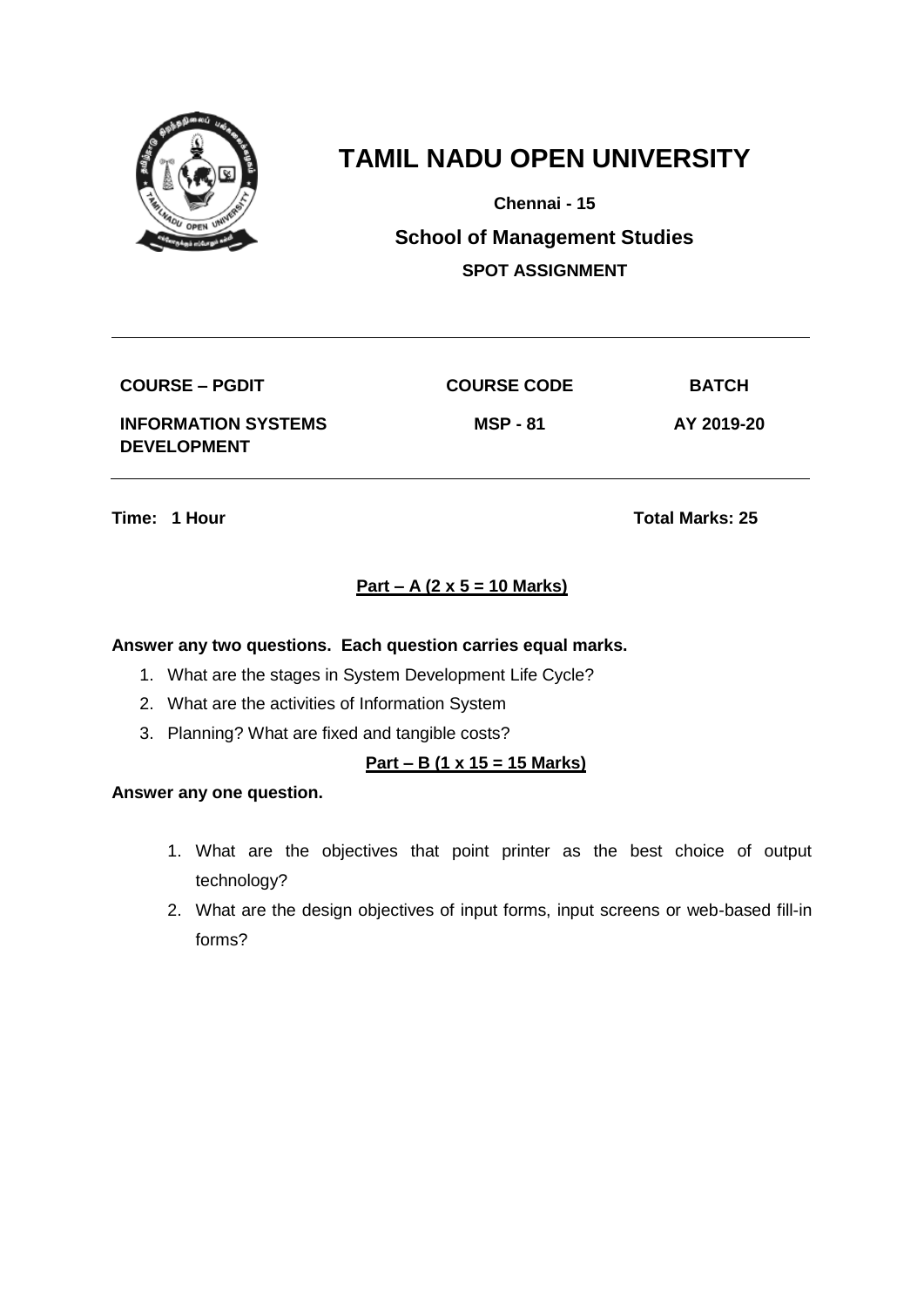

**Chennai - 15**

**School of Management Studies SPOT ASSIGNMENT**

**COURSE – PGDIT COURSE CODE BATCH**

**RELATIONAL DATABASE MANAGEMENT SYSTEM**

**MSP - 82 AY 2019-20**

**Time: 1 Hour Total Marks: 25** 

# **Part – A (2 x 5 = 10 Marks)**

### **Answer any two questions. Each question carries equal marks.**

- 1. What is the view in SQL? How it is defined?
- 2. What is the use of sub-queries?
- 3. What are the features of object-relational databases?

### **Part – B (1 x 15 = 15 Marks)**

- 1. Explain the mechanism of Nested queries.
- 2. Explain concurrency control.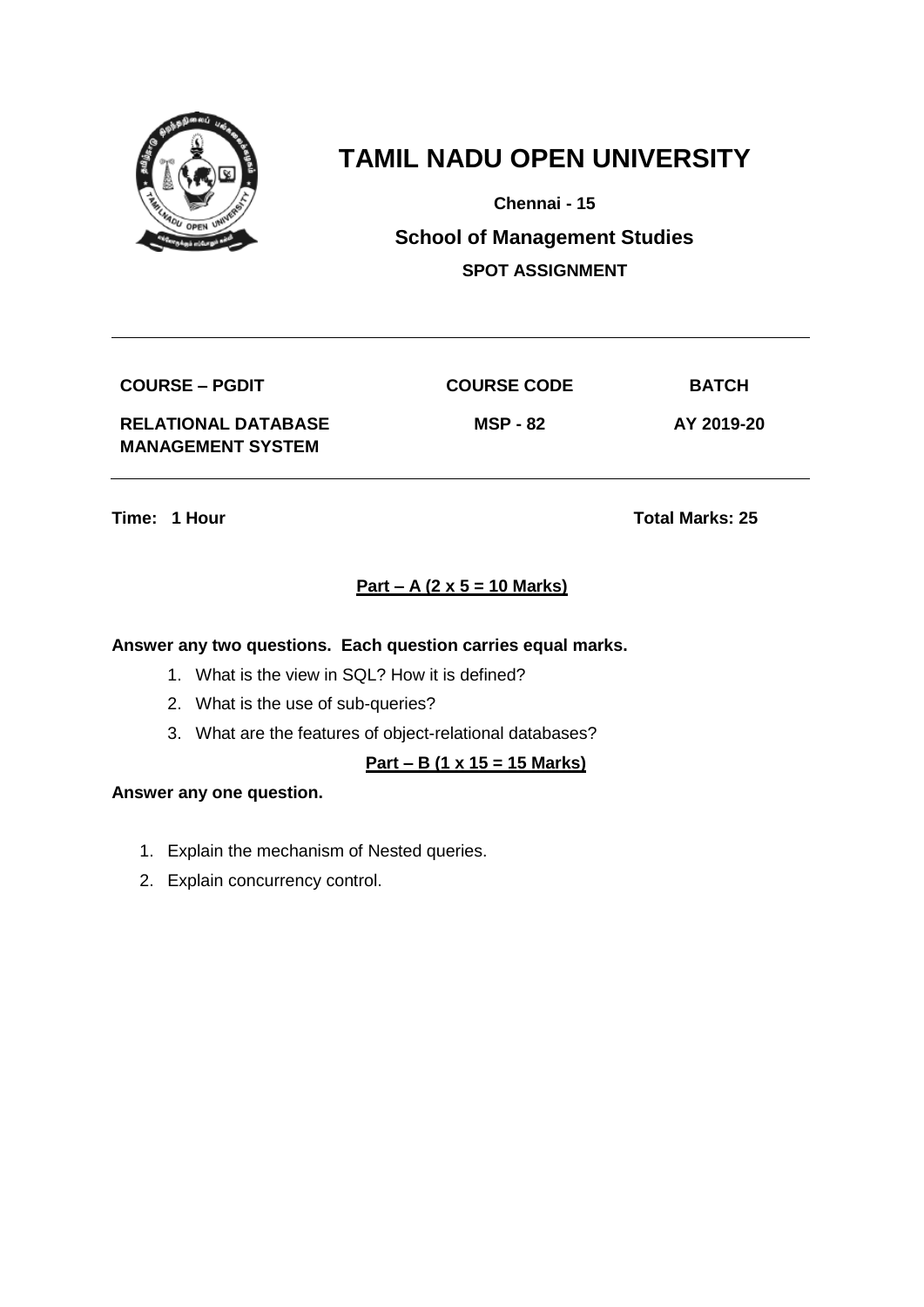

**Chennai - 15**

**School of Management Studies SPOT ASSIGNMENT**

| <b>COURSE – PGDIT</b> |  |
|-----------------------|--|
| <b>E-COMMERCE</b>     |  |

 $\begin{array}{ccc} \text{COUNSE} & \text{CODE} \end{array}$ 

**E-COMMERCE MSP – 83 AY 2019-20**

**Time: 1 Hour Total Marks: 25** 

# **Part – A (2 x 5 = 10 Marks)**

### **Answer any two questions. Each question carries equal marks.**

- 1. What are the benefits of e-commerce to consumers?
- 2. E-Commerce getting with services sector fast than goods sector. Why?
- 3. What is protocol? How is it useful in developing e-commerce software?

## **Part – B (1 x 15 = 15 Marks)**

- 1. What are the issues that confront e-commerce transactions? Is there a regulatory framework to assuage the novice e-commerce customer?
- 2. Sketch the roadmap to success in e-commerce scenario for a small scale business establishment